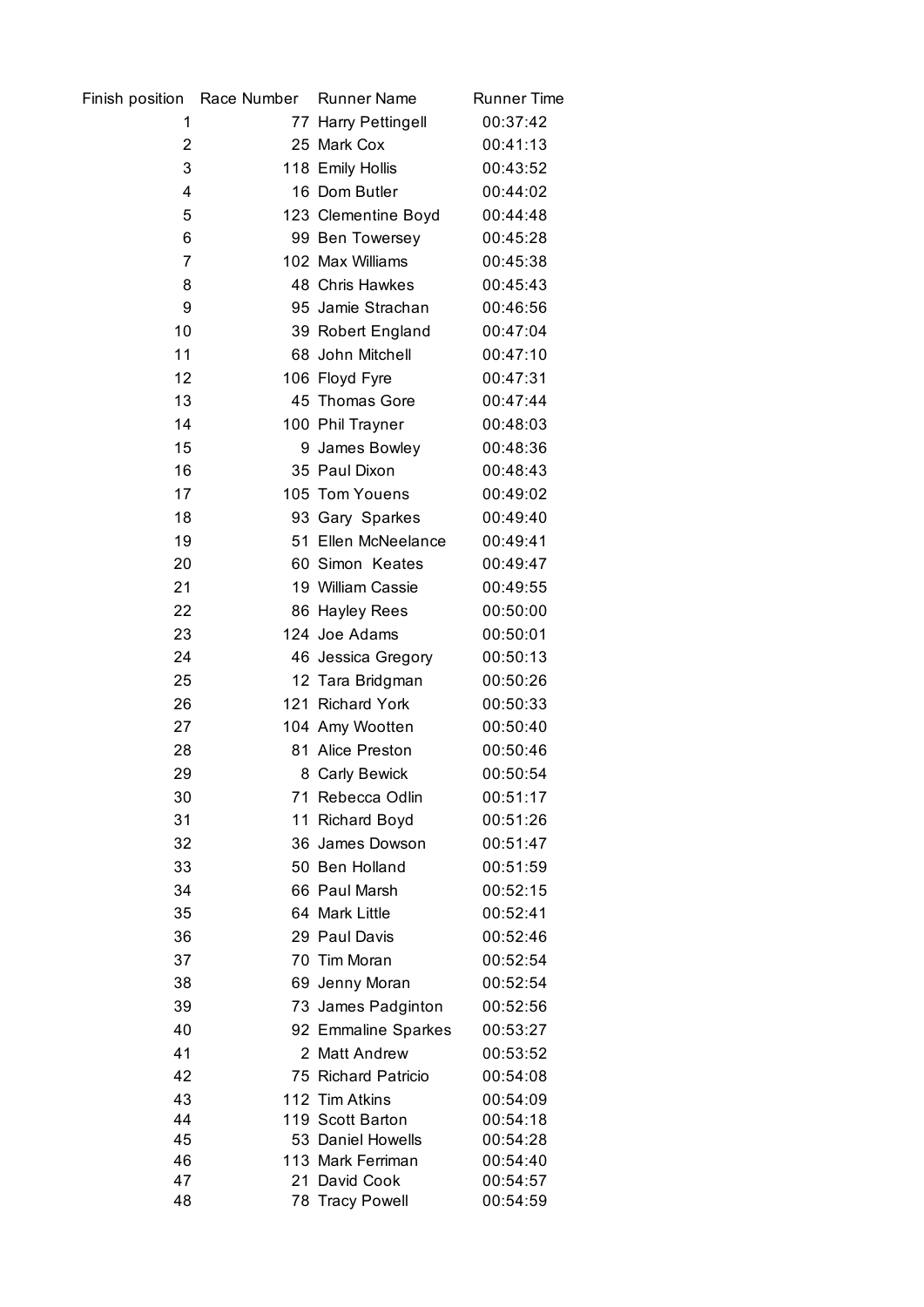| Finish position | Race Number | <b>Runner Name</b>    | <b>Runner Time</b> |
|-----------------|-------------|-----------------------|--------------------|
| 49              |             | 98 Claire Taylor      | 00:54:59           |
| 50              |             | 90 Adam Scragg        | 00:55:06           |
| 51              |             | 74 Katy Partington    | 00:55:07           |
| 52              |             | 7 Martin Barr         | 00:55:10           |
| 53              |             | 101 Mark Turner       | 00:55:25           |
| 54              |             | 96 Sarah Stretton     | 00:55:25           |
| 55              |             | 116 Mark Turner       | 00:55:27           |
| 56              |             | 63 Kay Little         | 00:55:41           |
| 57              |             | 72 Emily Packham      | 00:55:47           |
| 58              |             | 88 Chris Rivalland    | 00:56:26           |
| 59              |             | 24 Anna Costello      | 00:56:38           |
| 60              |             | 14 Nicky Buckland     | 00:57:47           |
| 61              |             | 65 Oliver Longstaff   | 00:58:18           |
| 62              |             | 57 Johnny Jones       | 00:58:20           |
| 63              |             | 22 Katharine Cook     | 00:58:20           |
| 64              |             | 67 Hayley Marshall    | 00:58:32           |
| 65              |             | 47 Alfred Hall        | 00:58:59           |
| 66              |             | 18 Tory Cassie        | 00:59:25           |
| 67              |             | 28 Mark D'Souza       | 00:59:25           |
| 68              |             | 56 Clare Johnson      | 01:00:21           |
| 69              |             | 37 Justine Edwards    | 01:00:24           |
| 70              |             | 97 Ruth Talbot        | 01:00:31           |
| 71              |             | 94 Jo Speight         | 01:00:31           |
| 72              |             | 91 Kate Shobbrook     | 01:00:32           |
| 73              |             | 79 Paul Poynter Smith | 01:00:45           |
| 74              |             | 58 Ashton Josephs     | 01:00:57           |
| 75              |             | 127 Hugh Glyn-Jones   | 01:01:14           |
| 76              |             | 54 Olie Hunter Smart  | 01:01:15           |
| 77              |             | 117 Katie Jackson     | 01:01:20           |
| 78              |             | 41 Julie Fell         | 01:01:29           |
| 79              |             | 82 Richard Pryal      | 01:01:40           |
| 80              |             | 126 Vicky Cojeen      | 01:01:41           |
| 81              |             | 87 Alison Richardson  | 01:01:44           |
| 82              |             | 52 Joanne Hooks       | 01:01:45           |
| 83              |             | 115 Andrew Fell       | 01:01:58           |
| 84              |             | 30 Luke Davis         | 01:02:54           |
| 85              |             | 49 Carl Hayward       | 01:03:12           |
| 86              |             | 40 Clare Farrow       | 01:03:24           |
| 87              |             | 125 Henry Worthy      | 01:03:43           |
| 88              |             | 103 Abbie Willis      | 01:05:14           |
| 89              |             | 122 Tom Willis        | 01:05:14           |
| 90              |             | 32 Nicholas Deighan   | 01:05:46           |
| 91              |             | 55 Vanessa Ioannou    | 01:06:01           |
| 92              |             | 10 Richard Bowley     | 01:06:21           |
| 93              |             | 62 Emma Lister        | 01:06:53           |
| 94              |             | 84 Ashley Rattray     | 01:07:37           |
| 95              |             | 80 Emma Poynter Smith | 01:07:45           |
| 96              |             | 61 Penny Kittle       | 01:09:27           |
| 97              |             | 59 Anita Kearley      | 01:09:27           |
| 98              |             | 26 Gemma Craig        | 01:09:48           |
| 99              |             | 120 Ben Woodcock      | 01:09:49           |
| 100             |             | 33 Rebekah Diprose    | 01:10:00           |
| 101             |             | 34 Jonathan Diprose   | 01:10:01           |
| 102             |             | 13 Ben Buckingham     | 01:13:00           |
| 103             |             | 20 Karen Collett      | 01:18:46           |